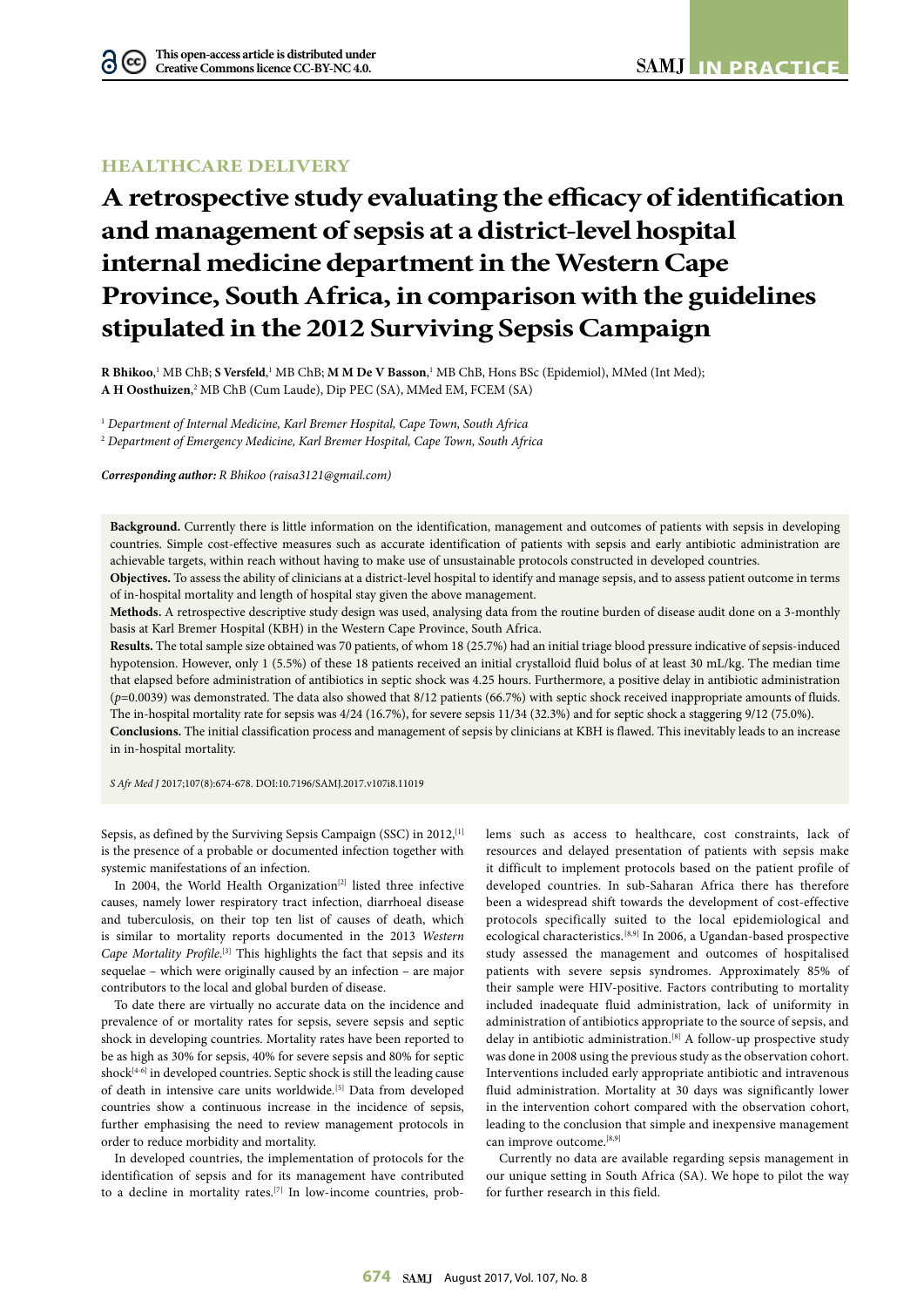## **Objective**

The primary objective was to determine the efficacy of sepsis identification and management by clinicians at Karl Bremer Hospital (KBH), a large district-level hospital in Cape Town, SA. Furthermore, we aimed to determine the demographics of patients presenting with sepsis, the burden of sepsis and its management, and mortality rates and length of hospital stay among patients admitted. Key determinants of efficacy were assessed using guidelines outlined in the  $SSC^{[1]}$  as a means of comparison. The SSC, initially published in 2004, reviewed data on the management of severe sepsis and septic shock. The recommendations are intended to be best practice and not standard of care.

## **Methods**

## **Setting**

KBH is a large district-level hospital with a total of 310 beds, servicing an average of 11 000 patients per month. The estimated total cost per patient per day is ZAR2 105.90 for a ward admission. However, ~72% of the patients are classified as earning either no income or <ZAR3 000 per month, and are therefore not obliged to pay the full fee. A fourbed high-care unit shared by all the departments is able to manage ventilated patients. However, if a prolonged high-care admission is anticipated, the patient will need to be transferred to a fully equipped intensive care unit managed by a dedicated team at a tertiary facility

#### **I. Sepsis**

Widespread systemic manifestations due to the existence of an infection. The systemic manifestations could be any of the following (adapted from SSC<sup>[1]</sup>):

General variables:

- Fever  $(>38.3^{\circ}C)$
- Hypothermia (core temperature <36°C)
- Heart rate >90 bpm
- Tachypnoea, respiratory rate >25/min
- Altered mental status
- Significant oedema or positive fluid balance (>20 mL/kg over 24 h)
- Hyperglycaemia (plasma glucose >140 mg/dL or 7.7 mmol/L) in the absence of diabetes
- Inflammatory variables:
- Leukocytosis (white cell count  $>10 \times 10^9$ /L) or leukopenia (white cell count  $<$  4  $\times$  10 $^{\circ}$ /L)
- Plasma C-reactive protein >4 mg/L

#### Haemodynamic variables:

• Arterial hypotension (systolic blood pressure <90 mmHg, mean arterial pressure <70 mmHg)

#### Organ dysfunction variables:

- Arterial hypoxaemia (PaO<sub>2</sub>/FiO<sub>2</sub> ratio <300)
- Acute oliguria (urine output <0.5 mL/kg/h for at least 2 h despite adequate fluid resuscitation)
- Raised creatinine (>44.2 µmol/L)
- Coagulation abnormalities (INR >1.5 or aPTT >60 s)
- Ileus (absent bowel sounds)
- Thrombocytopenia (platelet count <100  $\times$  10 $^{\circ}$ /L)
- Hyperbilirubinaemia (plasma total bilirubin >22 µmol/L)

Tissue perfusion variables:

- Hyperlactataemia (>1 mmol/L)
- Decreased capillary refill or mottling

such as the nearby Tygerberg Hospital. Additionally, the emergency department (ED) at KBH has three resuscitation beds.

#### **Study design**

A retrospective descriptive study design was used. The internal medicine department at KBH performs a routine burden of disease audit on a 3-monthly basis. Data for the audit are obtained from triplicate discharge letters, hospital transfer notes and death certification summaries containing all relevant information on the patient's hospital stay, from admission to discharge or death. Data from the burden of disease audit for November 2015 - January 2016 were reviewed. For a patient to be selected for the study, the data from the audit sheet had to state any one of the key words 'sepsis', 'severe sepsis' or 'septic shock' as the diagnosis at discharge or death. The suspected or confirmed infection had to have been present at ED presentation for the patient to qualify for the study. Data were assessed using a data collection sheet compiled by the authors that focused specifically on clinical and blood gas measurements that could be used in the ED to classify patients as having sepsis, severe sepsis or septic shock. Time to first-dose antibiotics (grade 1B evidence based on the  $SSC^{[1]}$ ), source-appropriate antibiotics (grade 1B), amount of intravenous fluids (grade 1C) and arterial blood gas/lactate measurement were also assessed.

Once the data were obtained, we retrospectively classified patients into the sepsis, severe sepsis or septic shock groups based on the

#### **II. Severe sepsis**

Sepsis PLUS acute organ dysfunction or tissue hypoperfusion.

Sepsis-induced hypotension:

- Systolic blood pressure <90 mmHg, or
- Mean arterial pressure <70 mmHg, or
- Systolic blood pressure decrease >40 mmHg

Organ dysfunction variables:

- Arterial hypoxaemia (PaO<sub>2</sub>/FiO<sub>2</sub> ratio <300)
- Acute oliguria (urine output <0.5 mL/kg/h for at least 2 h despite adequate fluid resuscitation)
- Raised creatinine (>45 µmol/L)
- Coagulation abnormalities (INR >1.5 or aPTT >60 s)
- Ileus (absent bowel sounds)
- Thrombocytopenia (platelet count <100  $\times$  10 $^{\circ}$ /L)
- Hyperbilirubinaemia (plasma total bilirubin >22 µmol/L)

Tissue perfusion variables:

- Hyperlactataemia (>1 mmol/L)
- Decreased capillary refill or mottling

#### **III. Septic shock**

Severe sepsis PLUS evidence of tissue hypoperfusion not reversed with effective fluid resuscitation.

## **Sepsis-induced tissue hypoperfusion:**

**Blood lactate concentration >4 mmol/L OR**

**Sepsis-induced hypotension (as above)**

*Fig. 1. Definitions used for the classification of sepsis.* (SSC = Surviving Sepsis Campaign; PaO<sub>2</sub> = partial pressure of arterial oxygen; FiO<sub>2</sub> = fractional inspired *oxygen; INR = international normalised ratio; aPTT = activated partial thromboplastin time.)*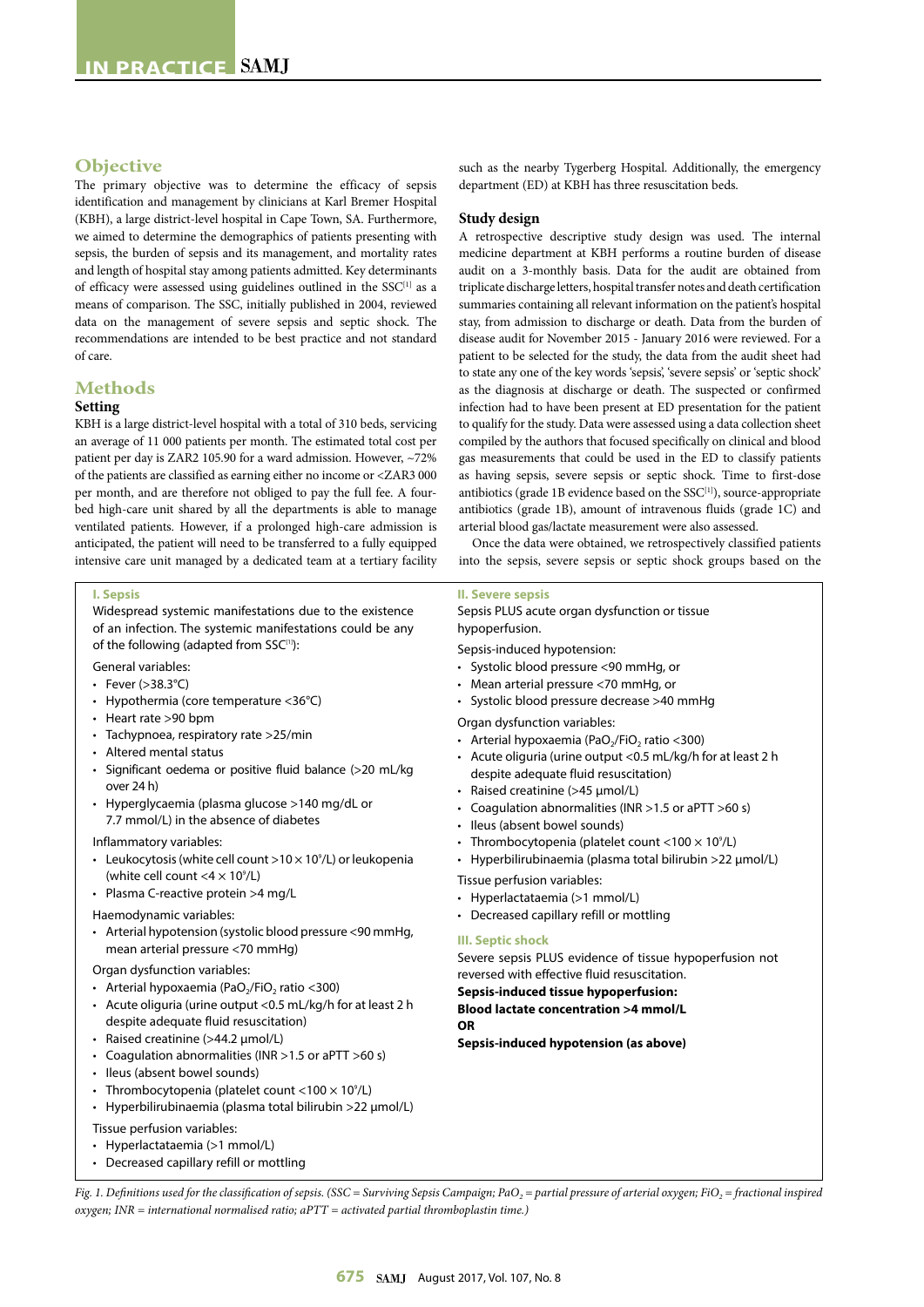information that had been available to the casualty doctor at the time of presentation. Definitions used for the classification of sepsis are set out in Fig. 1.

## **Statistical analysis**

All data collected were captured onto a Microsoft Excel database, version 2013 (Microsoft, USA). Data analysis was done in Microsoft Excel, version 2013, and statistical analysis in Statistica, version 12 (StatSoft, USA). The level of statistical significance was set at *p*<0.05. The sign test was used to compare descriptive variables. To assess for data association, logistical regression testing and negative binomial regression testing were performed, with the data then being presented as odds ratios (ORs) with 95% confidence intervals (CIs).

#### **Ethics approval**

Ethics approval was obtained from the Health Research Ethics Committee at the Stellenbosch University (ref. no. N15/10/103).

## **Results**

Of the 1 000 patients reviewed in the burden of disease audit, 70 (7.0%) were included in the study. Of the 70 patients, 34 (48.5%) were male and 36 (51.4%) were female. The overall mean (standard deviation (SD)) age of patients presenting with a sepsis syndrome was 48 (9.5) years (minimum 17, maximum 85). A total of 25 patients (35.7%) were HIV-positive. The most common infective cause for sepsis identified by emergency personnel, across all the grades, was a lower respiratory tract infection. Not surprisingly, diarrhoeal disease/ acute gastroenteritis was the second most common diagnosis made (Figs 2 - 4).

Based on the data collection and subsequent sepsis subgrouping, evaluated using the initial information available to the casualty doctor, 24/70 patients (34.2%) were classified as having sepsis, 34/70 (48.6%) as having severe sepsis and 12/70 (17.1%) as having septic shock. However, 18/24 (75.0%) of patients with sepsis, 8/34 (23.6%) with severe sepsis and 3/12 (25.0%) with septic shock did not have their arterial blood gas or lactate level measured at initial presentation.



*Fig. 2. Suspected sources of sepsis.*

Furthermore, no patient who had an initial lactate level measured had a repeat level measured to assess lactate clearance or fluid responsiveness. As a result, many patients who should probably have been classified as having septic shock were classified as having severe sepsis based on adherence to definitions. A total of 18/70 patients (25.7%) had an initial triage blood pressure indicative of sepsis-induced hypotension, but only 1/18 (5.6%) of these received an initial crystalloid fluid bolus of at least 30 mL/kg and subsequent immediate blood pressure recheck for fluid responsiveness. Furthermore, 6/18 patients (33.3%) had no initial



*Fig. 3. Suspected sources of severe sepsis.*



*Fig. 4. Suspected sources of septic shock.*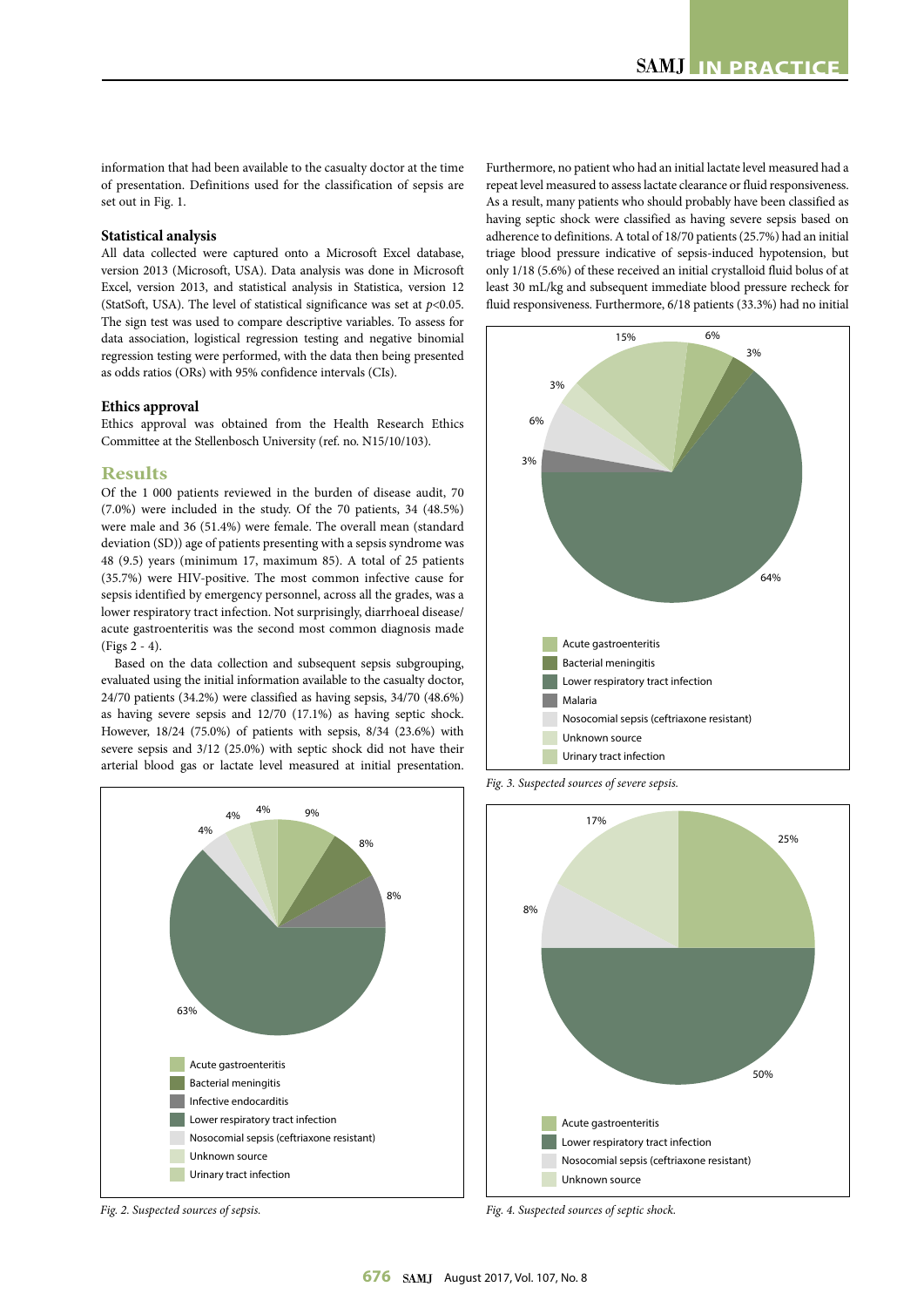

*Fig. 5. Antibiotics prescribed during the first 24 hours after presentation.*



*Fig. 6. In-hospital mortality rates for sepsis, severe sepsis and septic shock.*

arterial blood gas or lactate level measured, so we had no way of knowing whether the patient was initially classified as having severe sepsis or septic shock, forcing us to assign patients to the severe sepsis group.

The antibiotic most frequently prescribed for sepsis, across all the grades, was ceftriaxone (Fig. 5). Bearing in mind the literature review $[1]$ mentioned above regarding source-appropriate antibiotics, 55/70 patients (78.5%) were considered to have received the correct antibiotics for the respective source. However, no HIVpositive patient in the study received cover for *Mycobacterium tuberculosis* or *Pneumocystis jiroveci* pneumonia during the first 24 hours after presentation to hospital, despite the clinician having a documented suspicion thereof.

Interestingly, it is also important to note that 7/70 (10.0%) of the patients received no antibiotics during the first 24 hours after presentation, despite being identified by the casualty doctor as having a possible infective cause for their clinical symptoms. In these cases, the probable cause of sepsis was equally distributed between acute gastroenteritis and an unknown source. Of these patients, 3/7 (42.9%) could be classified as having septic shock based on the initial lactate level.

The median time that elapsed before administration of antibiotics during the first 24 hours after presentation, across all grades of sepsis, was 3.63 hours for sepsis (range 1.67 - 10.30), 1.58 hours for severe sepsis (range 1.00 - 2.83) and 4.25 hours for septic shock (range 1.00 - 23.98). Here it is important to note that the above are times from consultation with the attending doctor to antibiotic administration, which depending on how long patients had to wait to see a doctor, may differ considerably from the times from initial presentation at the emergency department to receiving an antibiotic. Unfortunately the latter could not be assessed because initial presenting times were not documented. To assess whether antibiotics were given within the 3-hour time frame for sepsis and severe sepsis, the sign test was used to extrapolate the data. The results showed that there was no delay in antibiotic administration for sepsis or severe sepsis (*p*=0.2706 for sepsis and *p*=0.9997 for severe sepsis), bearing in mind that the 3-hour mark was used as the cut-off for optimal time to initial antibiotic administration. For septic shock, however, a cut-off of 1 hour was used for optimal time

to antibiotic administration, and here the sign test showed a positive delay in antibiotic administration (*p*=0.0039).

With regard to the early appropriate intravenous fluid administration discussed above, the data showed that 5/24 (20.8%) of patients with sepsis, 8/34 (23.6%) with severe sepsis and 8/12 (66.7%) with septic shock received inappropriate amounts of fluids. As mentioned above, only one patient received an initial fluid bolus of at least 30 mL/kg for sepsis-induced hypotension. Pearson's  $\chi^2$  test showed a positive association between septic shock and inappropriate intravenous fluid administration (*p*=0.009). Furthermore, the proportion of patients with septic shock who received appropriate intravenous fluids was less than half the proportions in the sepsis and severe sepsis groups. As mentioned above, no patient in our study had repeat arterial blood gas measurements to assess lactate clearance, a marker of response to therapy. Also, no invasive measures such as central venous pressures or arterial line blood pressure readings were used to assess fluid responsiveness optimally during the first 24 hours of management.

Overall, the outcome of patients in the study was determined by discharge or in-hospital mortality, the in-hospital mortality rate for sepsis being 4/24 (16.7%), that for severe sepsis 11/34 (32.3%) and that for septic shock a staggering 9/12 (75.0%) (Fig. 6). The mean (SD) age of the patients who died, across all sepsis syndromes, was 53 (9.5) years. The mean length of stay for all sepsis syndromes was 6.3 (2.3) days.

Logistic regression testing to investigate for possible associations between in-hospital mortality rates and various sepsis management principles revealed a positive association between in-hospital mortality and the following:

- Time to first dose of antibiotic (OR 1.07, 95% CI 1.01 - 1.14; *p*=0.027). For every 1 hour's delay in antibiotic administration, the chance of death increased by 7%.
- Source-appropriate antibiotics (OR 0.17, 95% CI 0.05 - 0.59; *p*=0.005). The chance of death for patients who received sourceappropriate antibiotics was 83% less than for those who did not.
- Early appropriate administration of intravenous fluid (OR 0.33, 95% CI 0.11 - 0.95; *p*=0.040). Appropriate intravenous fluids were associated with a 67% reduction in in-hospital mortality.

#### **Discussion**

The findings reported above reflect clear faults in the identification of sepsis at KBH and its resultant suboptimal management.